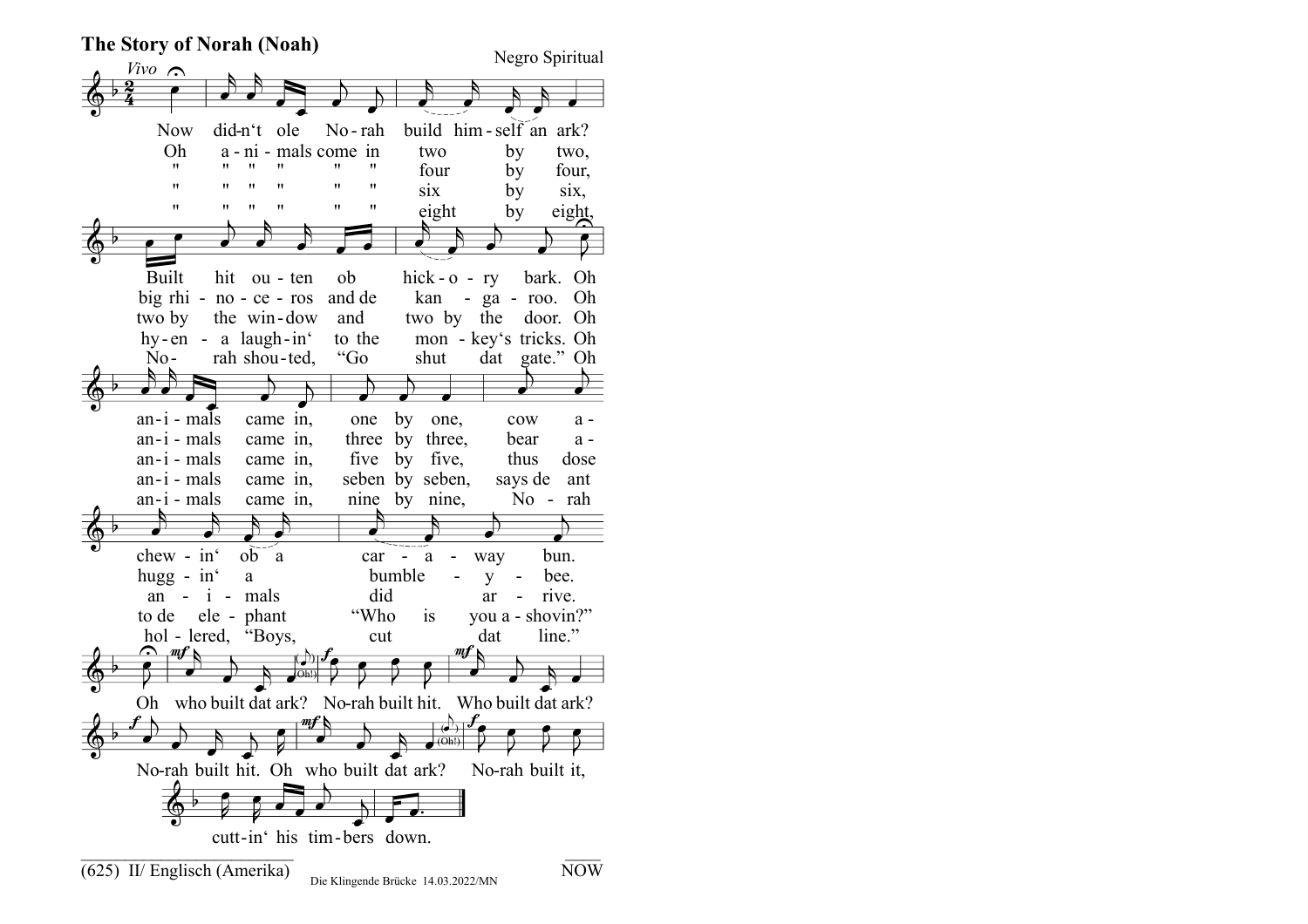| The story of Norah                                                                                                                                                               | Die Geschichte von Noah                                                                                                                                                                                     |
|----------------------------------------------------------------------------------------------------------------------------------------------------------------------------------|-------------------------------------------------------------------------------------------------------------------------------------------------------------------------------------------------------------|
| Negro Spiritual                                                                                                                                                                  | Geistliches Lied der Schwarzen                                                                                                                                                                              |
| 1<br>Now didn't ole Norah<br>build himself an ark?<br>Built him outen ob hickory <sup>1</sup> bark.<br>Oh animals came in,<br>one by one,<br>cow achewin'<br>ob' a caraway bun.  | Nun, hat nicht (der) alte Noah<br>sich eine Arche gebaut?<br>Er (hat) sie gebaut aus Hickory-Rinde.<br>Oh, die Tiere kamen hinein,<br>eins nach dem anderen,<br>(die) Kuh kaute<br>an einem Kümmelbrötchen. |
| Oh who built dat ark?<br>Norah built hit.<br>Who built dat ark?<br>Norah built hit.<br>Oh who built dat ark?                                                                     | Oh, wer hat die Arche gebaut?<br>Noah hat sie gebaut!                                                                                                                                                       |
| Norah built hit,<br>cuttin' his timbers <sup>2</sup> down.                                                                                                                       | Noah hat sie gebaut,<br>indem er sein Bauholz fällte.                                                                                                                                                       |
| 2<br>Oh animals come in two by two,<br>big rhinoceros <sup>3</sup> and de kangaroo.<br>Känguruh.                                                                                 | Oh, Tiere kamen hinein zu zweit,<br>(das) große Nashorn und das                                                                                                                                             |
| Oh animals came in,<br>three by three,<br>bear ahuggin' a bumble-y-bee.                                                                                                          | Oh, die Tiere kamen hinein<br>zu dritt,<br>der Bär umarmte eine Hummel.                                                                                                                                     |
| Oh who built dat ark?                                                                                                                                                            |                                                                                                                                                                                                             |
| 3<br>Oh animals come in four by four,<br>two by the window<br>and two by the door.<br>Oh animals came in five by five,<br>thus dose animals did arrive.<br>Oh who built dat ark? | Oh, die Tiere kamen hinein zu viert,<br>zwei durch das Fenster<br>und zwei durch die Tür.<br>Oh, Tiere kamen hinein zu fünft,<br>auf diese Weise trafen die Tiere ein.                                      |
|                                                                                                                                                                                  |                                                                                                                                                                                                             |
|                                                                                                                                                                                  |                                                                                                                                                                                                             |

 $\mathcal{L}_\text{max}$  and  $\mathcal{L}_\text{max}$  and  $\mathcal{L}_\text{max}$  and  $\mathcal{L}_\text{max}$